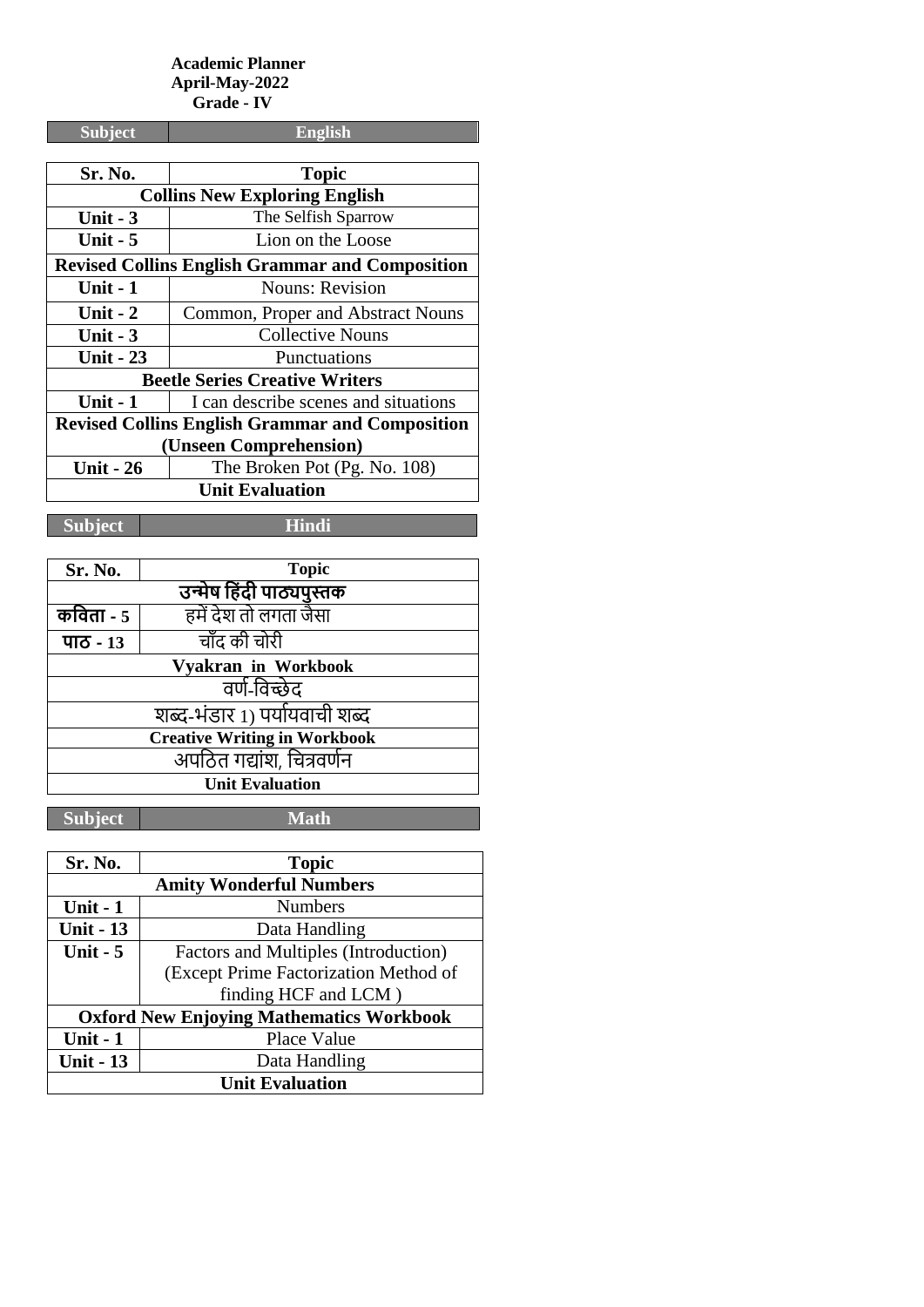| Subject | <b>Integrated Theme</b> |
|---------|-------------------------|
|         |                         |

| Sr. No.                                           | <b>Topic</b>             |
|---------------------------------------------------|--------------------------|
|                                                   | <b>Collins Bumblebee</b> |
| Living Together - Local Self Government (Project) |                          |
| Unit $-1$                                         | <b>Changing Families</b> |
| Unit - $8$                                        | People and Their Work    |
| <b>Unit - 18</b>                                  | A Journey to Remember    |
| <b>Unit Evaluation</b>                            |                          |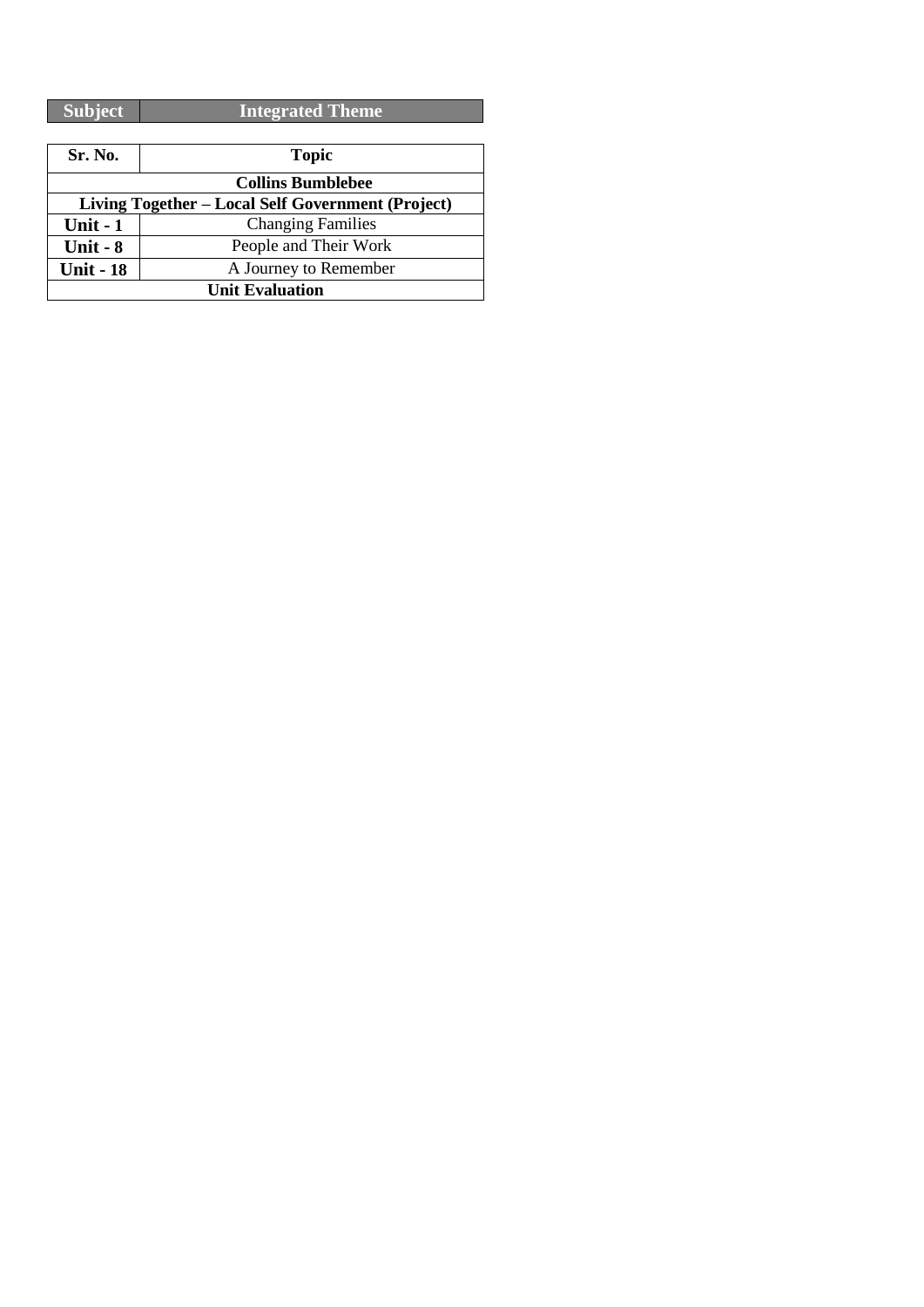### **Academic Planner June-2022 Grade – IV**

| <b>Subject</b>                                         | <b>English</b>                   |  |
|--------------------------------------------------------|----------------------------------|--|
|                                                        |                                  |  |
| Sr. No.                                                | <b>Topic</b>                     |  |
| <b>Collins New Exploring English</b>                   |                                  |  |
| Unit $-2$                                              | Mountain Mona                    |  |
| <b>Revised Collins English Grammar and Composition</b> |                                  |  |
| Unit $-4$                                              | Countable and Uncountable Nouns  |  |
| <b>Beetle Series Creative Writers</b>                  |                                  |  |
| Unit $-3$                                              | I can write stories              |  |
| <b>Revised Collins English Grammar and Composition</b> |                                  |  |
| (Unseen Comprehension)                                 |                                  |  |
| <b>Unit - 27</b>                                       | Jane and the Bears (Pg. No. 110) |  |
| <b>Unit Evaluation</b>                                 |                                  |  |

| <b>Subject</b>                      | <b>Hindi</b>   |  |
|-------------------------------------|----------------|--|
| Sr. No.                             | <b>Topic</b>   |  |
| उन्मेष हिंदी पाठ्यपुस्तक            |                |  |
| पाठ - 15                            | बहुत जरूरी बात |  |
| <b>Creative Writing in Workbook</b> |                |  |
| अनुच्छेद लेखन                       |                |  |
| <b>Unit Evaluation</b>              |                |  |

| <b>Subject</b>                                  | <b>Math</b>                    |
|-------------------------------------------------|--------------------------------|
|                                                 |                                |
| Sr. No.                                         | <b>Topic</b>                   |
|                                                 | <b>Amity Wonderful Numbers</b> |
| Unit $-5$                                       | Factors and Multiples (contd.) |
| <b>Oxford New Enjoying Mathematics Workbook</b> |                                |
| Unit $-5$                                       | Factors                        |
| Unit $-6$                                       | Multiples                      |
|                                                 | <b>Unit Evaluation</b>         |

| <b>Sr. No.</b>         | <b>Topic</b>              |
|------------------------|---------------------------|
|                        | <b>Collins Bumblebee</b>  |
| Unit $-2$              | Sense of Touch and Smell  |
| Unit $-7$              | Taking a Break (Activity) |
| <b>Unit Evaluation</b> |                           |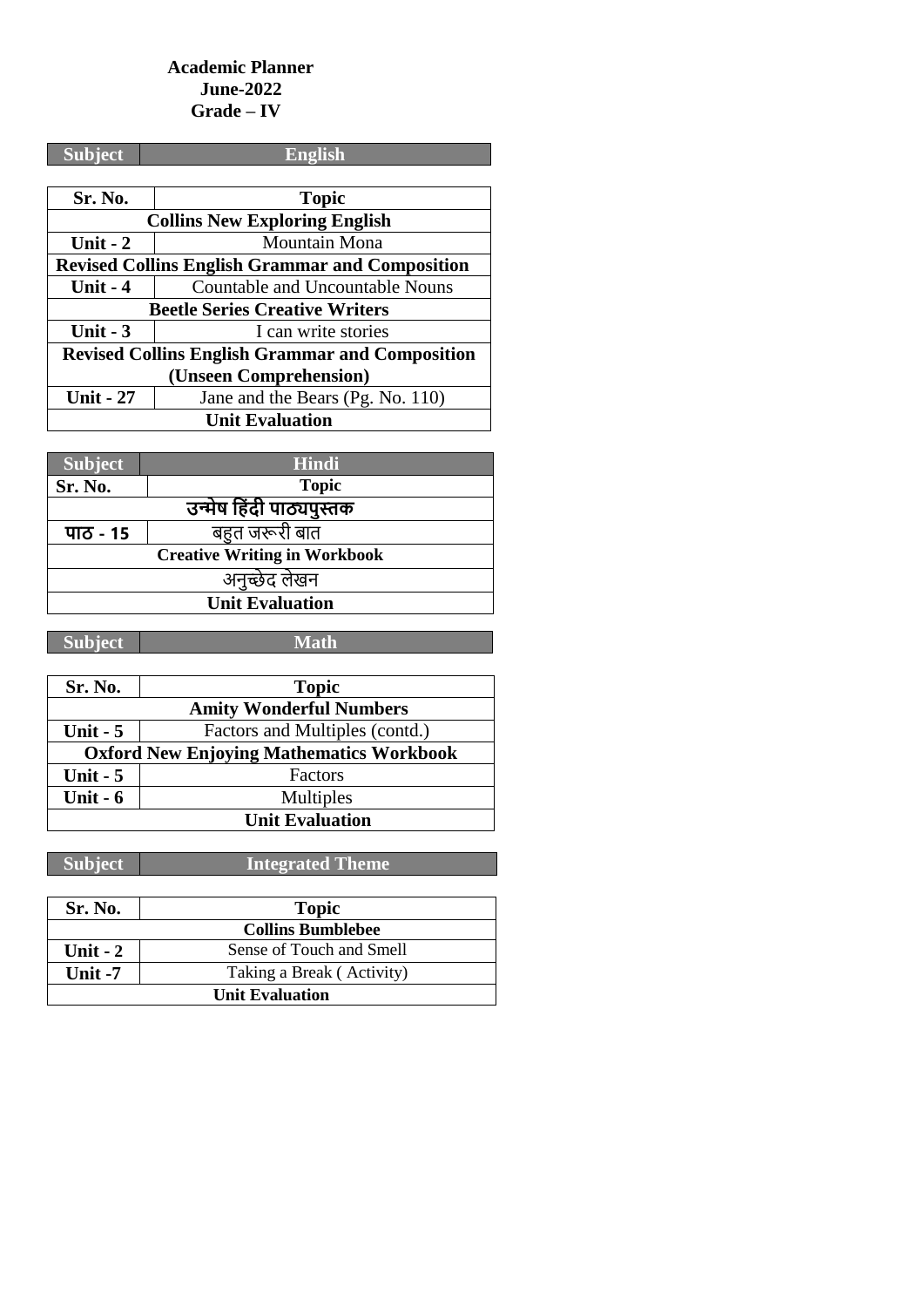## **Academic Planner July-2022 Grade – IV**

| <b>Subject</b>                                         | English                                  |  |
|--------------------------------------------------------|------------------------------------------|--|
|                                                        |                                          |  |
| Sr. No.                                                | <b>Topic</b>                             |  |
|                                                        | <b>Collins New Exploring English</b>     |  |
| Unit $-8$                                              | <b>Stormy Oceans</b>                     |  |
| Unit $-3$                                              | Town Mouse, Country Mouse (Poem; Pg. 51) |  |
| <b>Revised Collins English Grammar and Composition</b> |                                          |  |
| Unit $-5$                                              | Nouns: Gender                            |  |
| Unit $-6$                                              | <b>Nouns: Possession</b>                 |  |
| <b>Unit - 7</b>                                        | <b>Subject and Predicate</b>             |  |
| <b>Beetle Series Creative Writers</b>                  |                                          |  |
| Unit $-3$                                              | I can write stories (contd)              |  |
| Unit $-2$                                              | I can write book reviews                 |  |
| <b>Revised Collins English Grammar and Composition</b> |                                          |  |
| (Unseen Comprehension)                                 |                                          |  |
| <b>Unit - 28</b>                                       | Where go the Boats? (Pg. No. 113)        |  |
| <b>Unit Evaluation</b>                                 |                                          |  |
| <b>UNIT TEST-1</b>                                     |                                          |  |

| <b>Subject</b>                      | <b>Hindi</b>             |  |
|-------------------------------------|--------------------------|--|
| Sr. No.                             | <b>Topic</b>             |  |
|                                     | उन्मेष हिंदी पाठ्यपुस्तक |  |
| कविता - 1                           | रोज़ सवेरे               |  |
| पाठ - २                             | नन्हा पेड                |  |
| Vyakran in Workbook                 |                          |  |
| संज्ञा तथा उसके प्रकार              |                          |  |
| सर्वनाम - वर्णन तथा अभ्यास          |                          |  |
| अनेक शब्दों के लिए एक शब्द          |                          |  |
| <b>Creative Writing in Workbook</b> |                          |  |
| नारा / स्लोगन - लेखन                |                          |  |
| पत्र – लेखन                         |                          |  |
| <b>Unit Evaluation</b>              |                          |  |
| <b>UNIT TEST -1</b>                 |                          |  |

| Sr. No.                                         | <b>Topic</b>                        |
|-------------------------------------------------|-------------------------------------|
| <b>Amity Wonderful Numbers</b>                  |                                     |
| Unit $-5$                                       | Factors and multiples(cont.)        |
| Unit $-6$                                       | Fractions (Ex-6.3 and 6.10 omitted) |
| <b>Oxford New Enjoying Mathematics Workbook</b> |                                     |
| Unit $-6$                                       | Multiples                           |
| Unit $-7$                                       | Fractions                           |
| <b>Unit Evaluation</b>                          |                                     |
| <b>UNIT TEST -1</b>                             |                                     |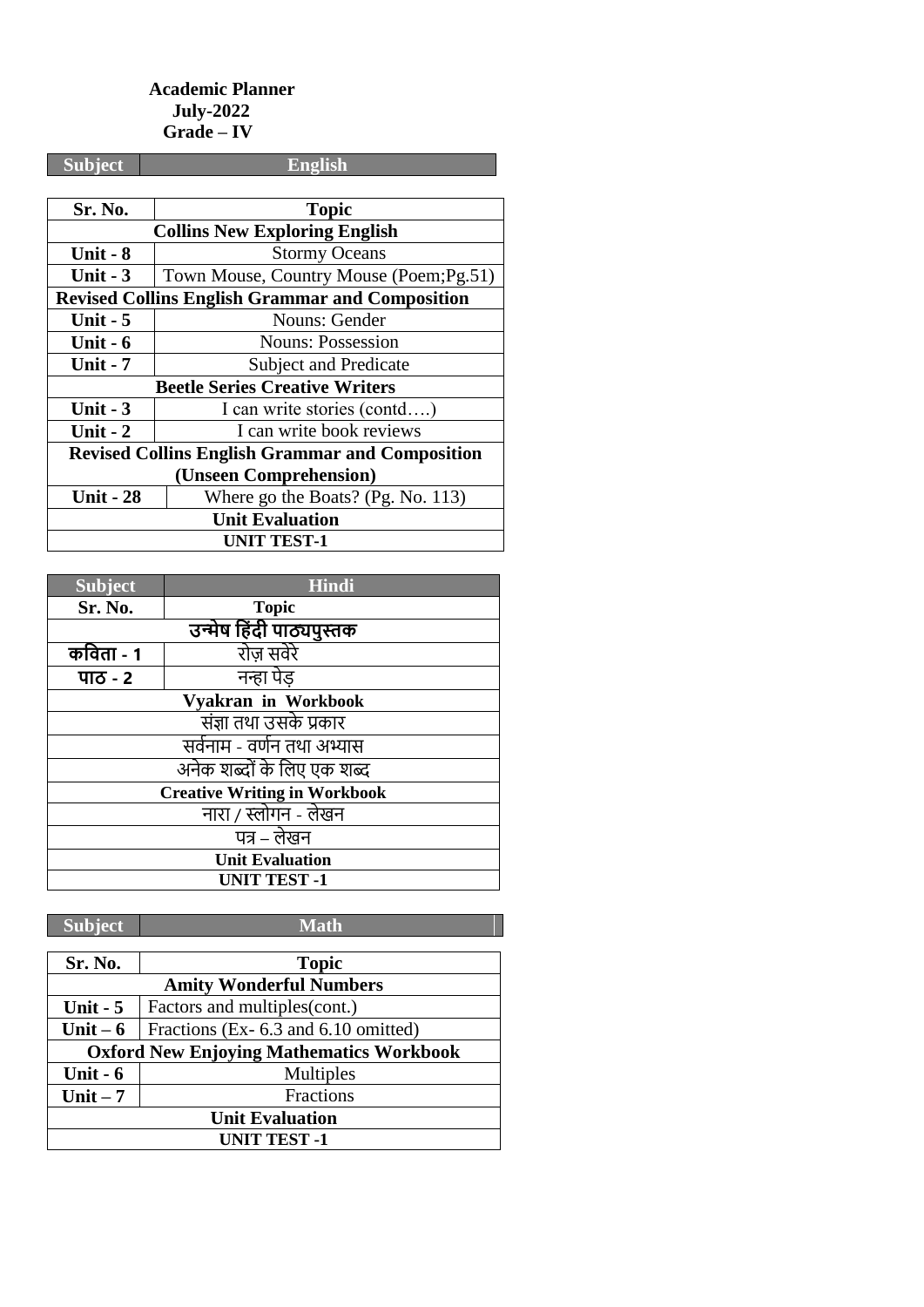| <b>Subject</b> | <b>Integrated Theme</b>  |
|----------------|--------------------------|
|                |                          |
| Sr. No.        | <b>Topic</b>             |
|                | <b>Collins Bumblebee</b> |
| Unit $-5$      | Roots and Flowers        |
| Unit $-6$      | Green Cover              |
|                | <b>Unit Evaluation</b>   |
|                | <b>UNIT TEST -1</b>      |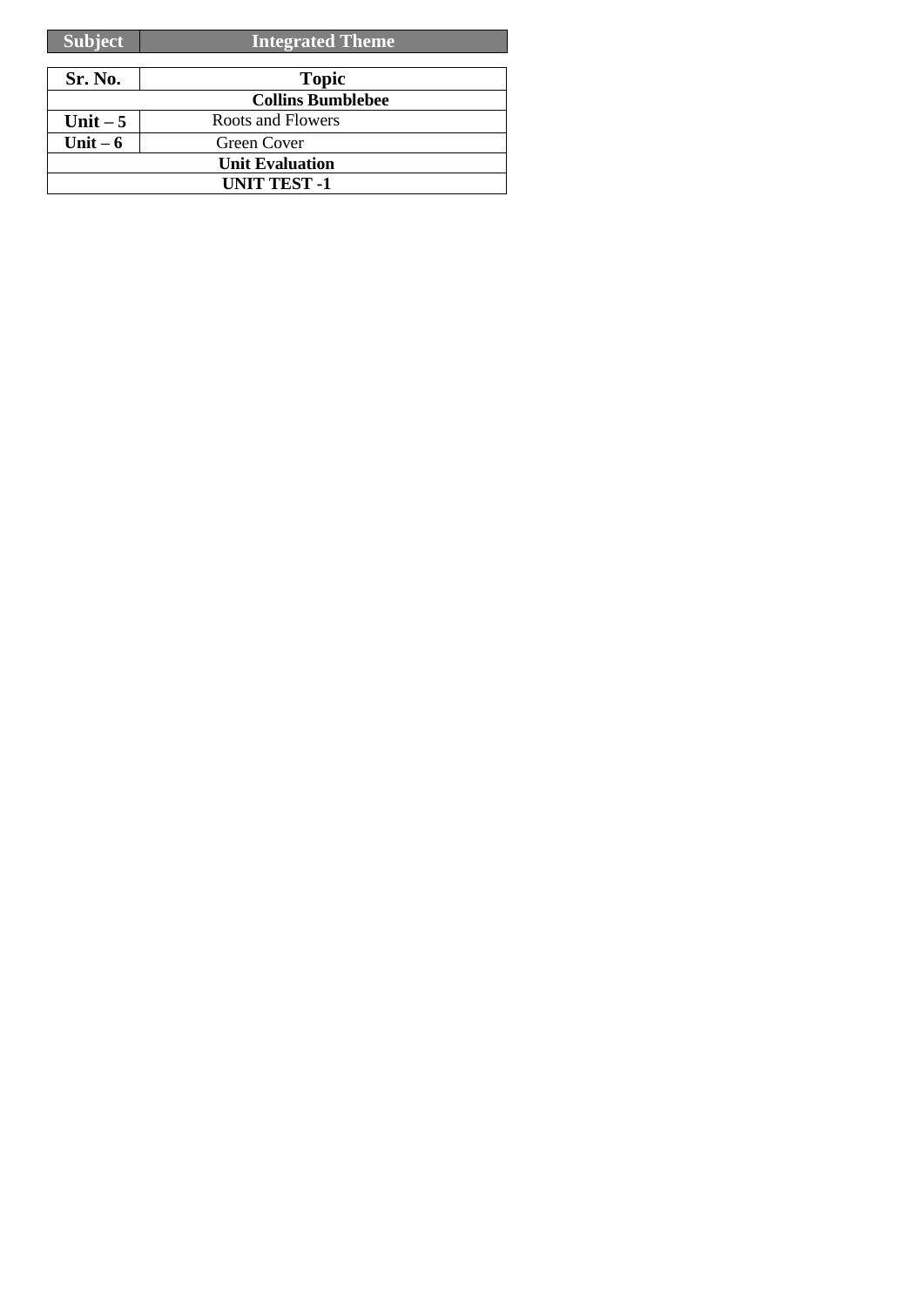# **Academic Planner August-2022**

 **Grade – IV**

**Subject English**

| Sr. No.                                                | <b>Topic</b>                                           |  |
|--------------------------------------------------------|--------------------------------------------------------|--|
| <b>Collins New Exploring English</b>                   |                                                        |  |
| Unit $-6$                                              | The Old Man and the Seed                               |  |
|                                                        | <b>Revised Collins English Grammar and Composition</b> |  |
| Unit $-8$                                              | Adjectives                                             |  |
| Unit $-9$                                              | Degrees of Comparison                                  |  |
| <b>Unit - 10</b>                                       | Pronouns                                               |  |
| <b>Unit - 11</b>                                       | Articles                                               |  |
|                                                        | Test 1 (Pg No. 41)                                     |  |
|                                                        | <b>Beetle Series Creative Writers</b>                  |  |
| Unit $-7$                                              | My first email                                         |  |
| <b>Revised Collins English Grammar and Composition</b> |                                                        |  |
| (Unseen Comprehension)                                 |                                                        |  |
| <b>Unit - 29</b>                                       | The Bug and the Mosquito (Pg. No. 115)                 |  |
| <b>Unit Evaluation</b>                                 |                                                        |  |

**Subject Hindi**

| Sr. No.                             | <b>Topic</b>             |  |  |
|-------------------------------------|--------------------------|--|--|
|                                     | उन्मेष हिंदी पाठ्यपुस्तक |  |  |
| पाठ - ९                             | भारत के कुछ प्रमुख पक्षी |  |  |
| पाठ - ७                             | आजादी की रोटी            |  |  |
| Vyakran in Workbook                 |                          |  |  |
| वचन                                 |                          |  |  |
| विलोम शब्द                          |                          |  |  |
| <b>Creative Writing in Workbook</b> |                          |  |  |
| चित्र-वर्णन                         |                          |  |  |
| संवाद लेखन                          |                          |  |  |
| <b>Unit Evaluation</b>              |                          |  |  |

| Sr. No.                                         | <b>Topic</b>                                 |  |
|-------------------------------------------------|----------------------------------------------|--|
| <b>Amity Wonderful Numbers</b>                  |                                              |  |
| Unit $-6$                                       | Fractions (contd.)(Ex -6.3 and 6.10 omitted) |  |
| <b>Unit - 10</b>                                | Geometry                                     |  |
| Unit $-7$                                       | Decimals                                     |  |
| <b>Oxford New Enjoying Mathematics Workbook</b> |                                              |  |
| <b>Unit - 7</b>                                 | Fractions                                    |  |
| Unit - 9                                        | Shapes, Space and Pattern                    |  |
| <b>Unit Evaluation</b>                          |                                              |  |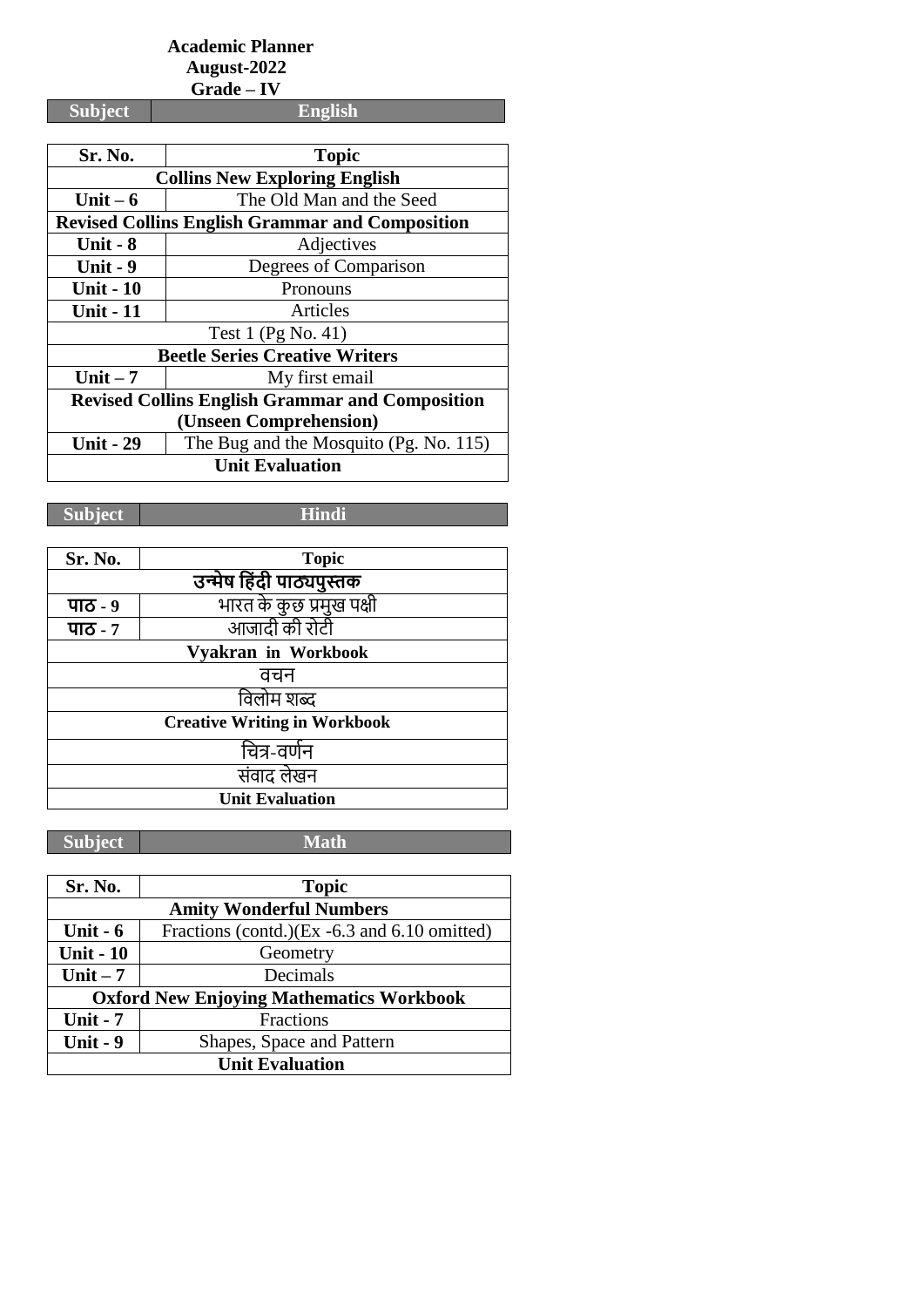| <b>Subject</b>         | <b>Integrated Theme</b>      |
|------------------------|------------------------------|
|                        |                              |
| Sr. No.                | <b>Topic</b>                 |
|                        | <b>Collins Bumblebee</b>     |
| Unit $-4$              | Teeth, Beaks and Claws       |
| Unit $-16$             | <b>Habitats and Shelters</b> |
| <b>Unit Evaluation</b> |                              |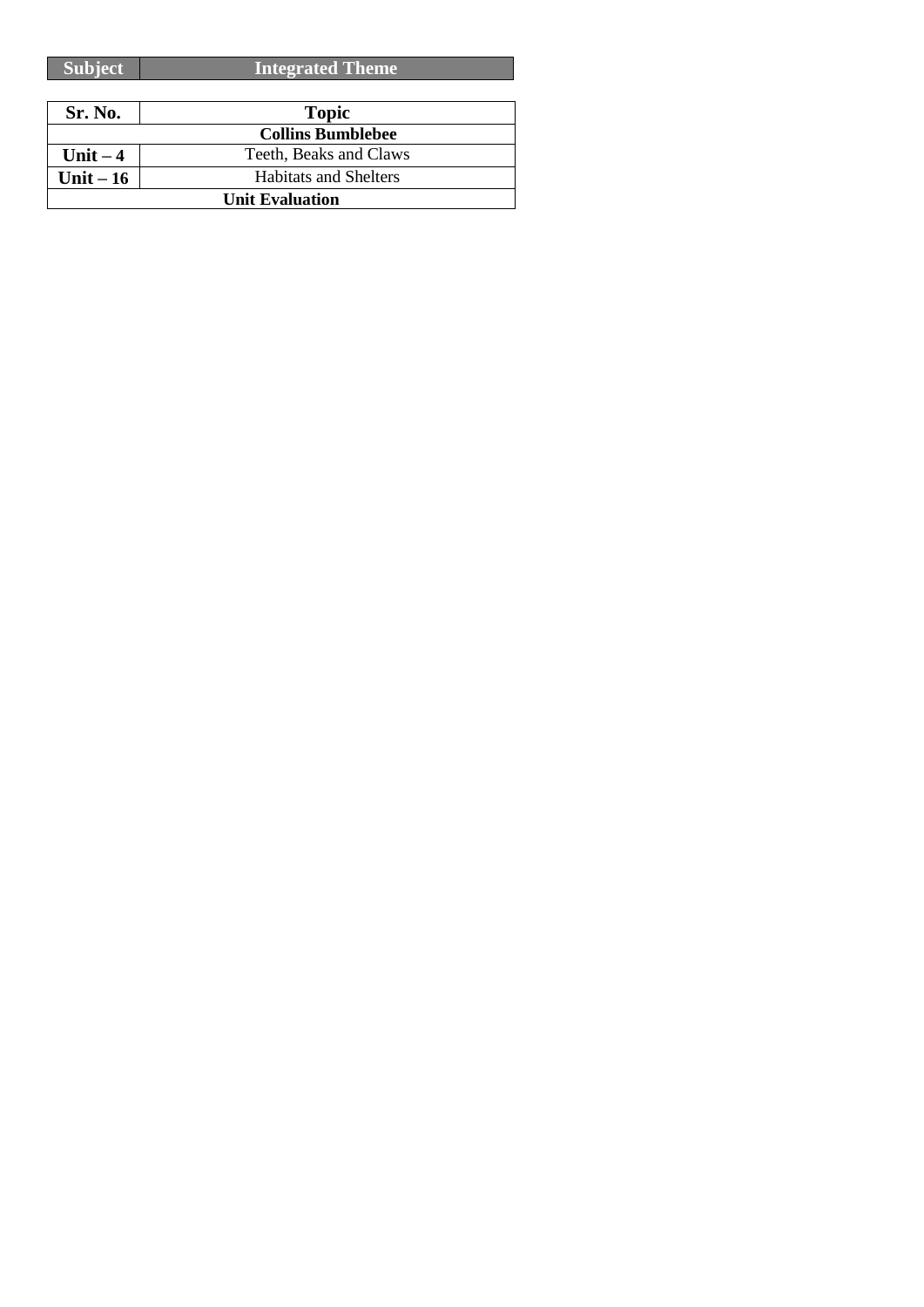### **Academic Planner September-2022 Grade - IV**

| <b>Subject</b>                                         | <b>English</b>                                         |  |
|--------------------------------------------------------|--------------------------------------------------------|--|
|                                                        |                                                        |  |
| Sr. No.                                                | <b>Topic</b>                                           |  |
|                                                        | <b>Collins New Exploring English</b>                   |  |
| Unit - 1                                               | <b>Twelve Silver Cups</b>                              |  |
| Life Skills $1$ (Pg. No. 56)                           |                                                        |  |
|                                                        | <b>Revised Collins English Grammar and Composition</b> |  |
| <b>Unit - 12</b>                                       | Verbs                                                  |  |
|                                                        | <b>Beetle Series Creative Writers</b>                  |  |
| Unit $-4$                                              | I can write Reflection Journal                         |  |
| <b>Revised Collins English Grammar and Composition</b> |                                                        |  |
| (Unseen Comprehension)                                 |                                                        |  |
| <b>Unit - 30</b>                                       | The Three Questions (Pg. No. 117)                      |  |
| <b>Unit Evaluation</b>                                 |                                                        |  |
| <b>REVISION</b>                                        |                                                        |  |
| <b>HALF YEARLY EXAMINATION</b>                         |                                                        |  |

| <b>Subject</b>                      | Hindi          |  |  |
|-------------------------------------|----------------|--|--|
| Sr. No.                             | <b>Topic</b>   |  |  |
| उन्मेष हिंदी पाठ्यपुस्तक            |                |  |  |
| पाठ - ३                             | निताई के सिंग  |  |  |
| पाठ - ८                             | तीन युवा पंडित |  |  |
| Vyakran in Workbook                 |                |  |  |
|                                     | लिंग           |  |  |
| <b>Creative Writing in Workbook</b> |                |  |  |
| अनुच्छेद लेखन, संवाद लेखन           |                |  |  |
| <b>Unit Evaluation</b>              |                |  |  |
| <b>REVISION</b>                     |                |  |  |
| <b>HALF YEARLY EXAMINATION</b>      |                |  |  |

**Subject Math**

| Sr. No.                                         | <b>Topic</b>     |  |
|-------------------------------------------------|------------------|--|
| <b>Amity Wonderful Numbers</b>                  |                  |  |
| Unit $-7$                                       | Decimals (cont.) |  |
| <b>Oxford New Enjoying Mathematics Workbook</b> |                  |  |
| Unit $-8$                                       | Decimals         |  |
| <b>Unit Evaluation</b>                          |                  |  |
| <b>REVISION</b>                                 |                  |  |
| <b>HALF YEARLY EXAMINATION</b>                  |                  |  |

| Sr. No.                        | <b>Topic</b>                  |
|--------------------------------|-------------------------------|
| <b>Collins Bumblebee</b>       |                               |
| Unit $-9$                      | What's on My Plate (Activity) |
| <b>Unit - 20</b>               | <b>Crossing Bridges</b>       |
| <b>Unit Evaluation</b>         |                               |
| <b>REVISION</b>                |                               |
| <b>HALF YEARLY EXAMINATION</b> |                               |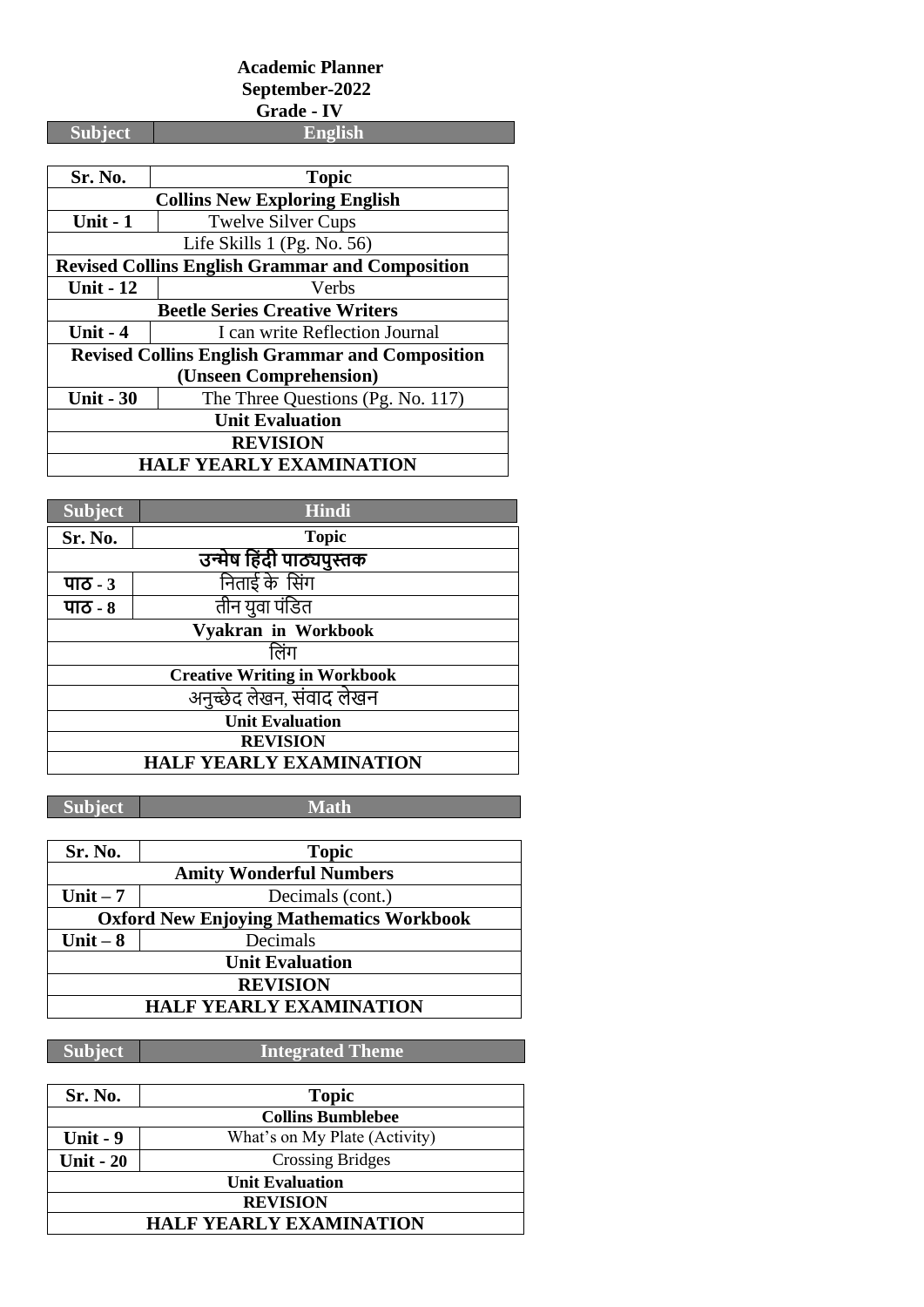# **Academic Planner October-2022 Grade – IV**

**Subject English**

| Sr. No.                                                | <b>Topic</b>                                |
|--------------------------------------------------------|---------------------------------------------|
| <b>Collins New Exploring English</b>                   |                                             |
| <b>Unit - 1</b>                                        | My Shadow (Poem; Pg.22)                     |
|                                                        | Life Skills 2 (Pg. no.92)                   |
| <b>Revised Collins English Grammar and Composition</b> |                                             |
| <b>Unit - 13</b>                                       | Simple Present and Present Continuous Tense |
| <b>Unit - 17</b>                                       | Agreement of Subject and Verb               |
|                                                        | <b>Beetle Series Creative Writers</b>       |
| Unit $-4$                                              | I can write reflection journal (contd)      |
| <b>Revised Collins English Grammar and Composition</b> |                                             |
| (Unseen Comprehension)                                 |                                             |
| <b>Unit - 31</b>                                       | Our Lemons (Pg. No. 119)                    |
| <b>Unit Evaluation</b>                                 |                                             |

**Subject Hindi**

| Ch. No                              | <b>Topic</b>      |  |
|-------------------------------------|-------------------|--|
| उन्मेष हिंदी पाठ्यपुस्तक            |                   |  |
| पाठ -10                             | चीं - चूँ बदल गया |  |
| पाठ -14                             | अक्लमंद बकरी      |  |
| Vyakran in Workbook                 |                   |  |
| अनेक शब्दों के लिए एक शब्द          |                   |  |
| <b>Creative Writing in Workbook</b> |                   |  |
| पत्र लेखन                           |                   |  |
| <b>Unit Evaluation</b>              |                   |  |

| Sr. No.                                         | <b>Topic</b>                    |  |
|-------------------------------------------------|---------------------------------|--|
| <b>Amity Wonderful Numbers</b>                  |                                 |  |
| Unit - $2$                                      | <b>Addition and Subtraction</b> |  |
| Unit $-3$                                       | Multiplication                  |  |
| <b>Oxford New Enjoying Mathematics Workbook</b> |                                 |  |
| Unit $-2$                                       | <b>Addition and Subtraction</b> |  |
| Unit $-3$                                       | Multiplication                  |  |
| <b>Unit Evaluation</b>                          |                                 |  |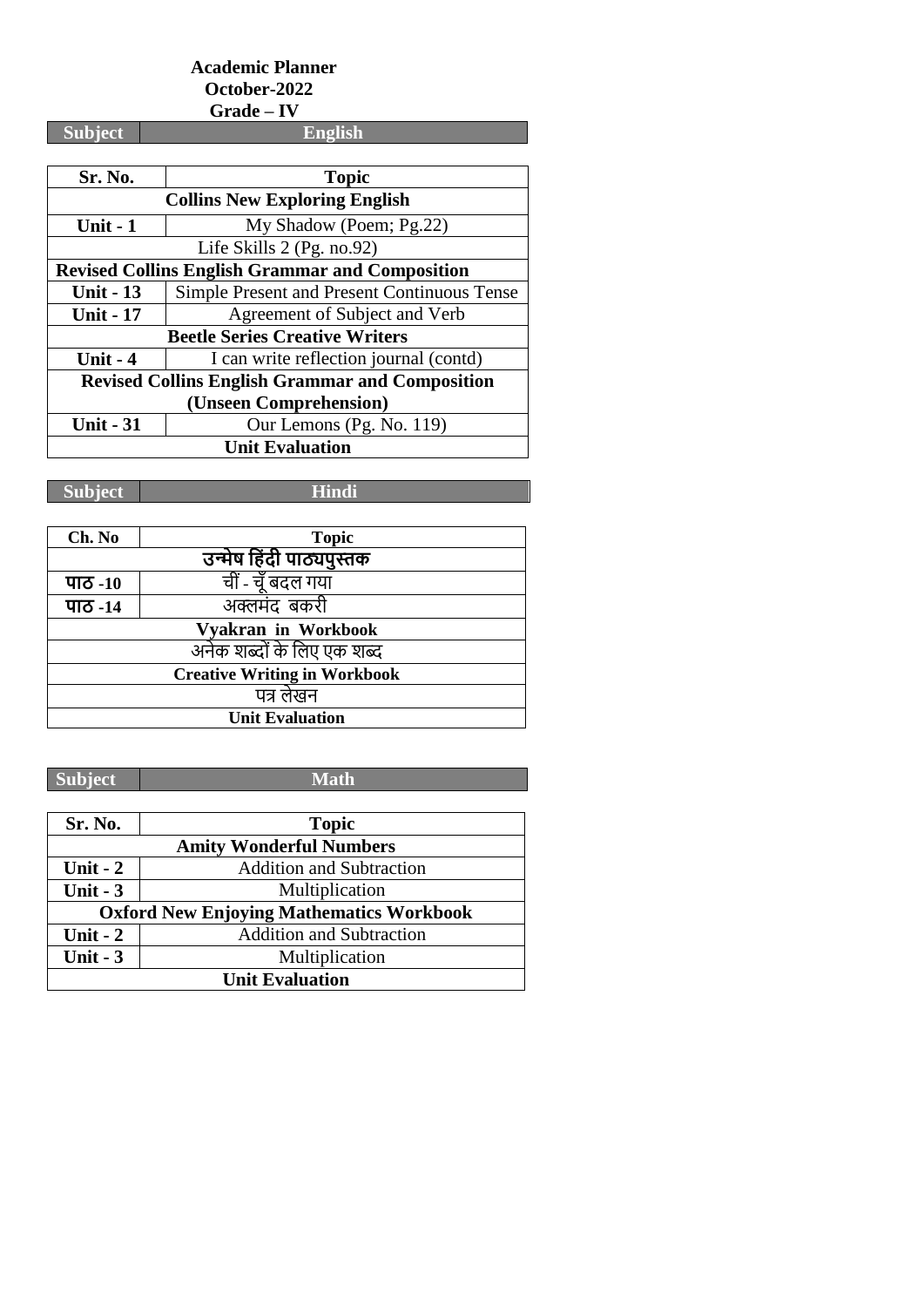| Sr. No.                | <b>Topic</b>             |
|------------------------|--------------------------|
|                        | <b>Collins Bumblebee</b> |
| <b>Unit - 10</b>       | <b>Eating Together</b>   |
| <b>Unit - 11</b>       | <b>Tasty Bites</b>       |
| <b>Unit Evaluation</b> |                          |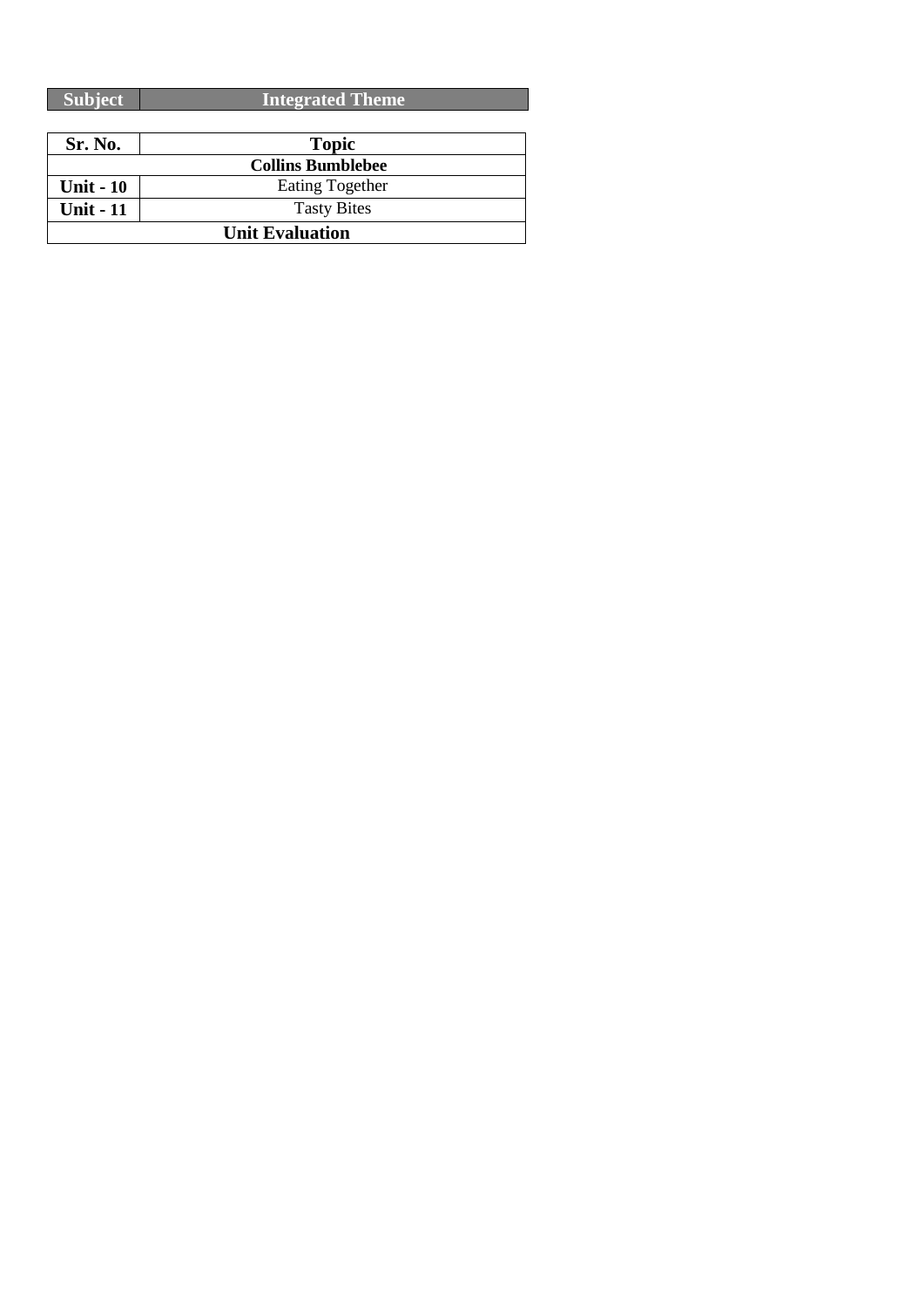#### **Academic Planner November-2022 Grade – IV**

| <b>Subject</b>                                         | <b>English</b>                            |  |
|--------------------------------------------------------|-------------------------------------------|--|
|                                                        |                                           |  |
| <b>Sr. No.</b>                                         | <b>Topic</b>                              |  |
|                                                        | <b>Collins New Exploring English</b>      |  |
| Unit $-7$                                              | A Tale of the Sun and the Moon            |  |
| Unit - 9                                               | Doctor Tree and the Leaf Thief (Poem; Pg. |  |
|                                                        | 130)                                      |  |
| <b>Revised Collins English Grammar and Composition</b> |                                           |  |
| <b>Unit - 14</b>                                       | Simple Past and Past Continuous Tense     |  |
| <b>Unit - 15</b>                                       | Simple Future Tense                       |  |
| Test 2 (Pg No. 72)                                     |                                           |  |
| <b>Beetle Series Creative Writers</b>                  |                                           |  |
| Unit $-5$                                              | I can write letters                       |  |
| Unit $-6$                                              | I can write Poems                         |  |
| <b>Revised Collins English Grammar and Composition</b> |                                           |  |
| (Unseen Comprehension)                                 |                                           |  |
| <b>Unit - 32</b>                                       | Vishpala (Pg. No. 121)                    |  |
| <b>Unit Evaluation</b>                                 |                                           |  |

**Subject Hindi**

| Sr. No.                             | <b>Topic</b>        |  |
|-------------------------------------|---------------------|--|
| उन्मेष हिंदी पाठ्यपुस्तक            |                     |  |
| कविता - $6$                         | मेल जोल का सबक      |  |
| पाठ - 12                            | रास्ते का पत्थर     |  |
|                                     | Vyakran in Workbook |  |
| क्रिया                              |                     |  |
| शब्द भंडार- पर्यायवाची शब्द         |                     |  |
| <b>Creative Writing in Workbook</b> |                     |  |
| अपठित गद्यांश                       |                     |  |
| संदेश लेखन                          |                     |  |
| <b>Unit Evaluation</b>              |                     |  |

| Sr. No.                                         | <b>Topic</b>                      |  |
|-------------------------------------------------|-----------------------------------|--|
| <b>Amity Wonderful Numbers</b>                  |                                   |  |
| Unit $-4$                                       | Division                          |  |
| <b>Unit - 11</b>                                | Area and Perimeter (Till Ex-11.2) |  |
| Unit - $8$                                      | <b>Unitary Method</b>             |  |
| <b>Oxford New Enjoying Mathematics Workbook</b> |                                   |  |
| Unit $-4$                                       | Division                          |  |
| <b>Unit -11</b>                                 | Area and Perimeter                |  |
| <b>Unit Evaluation</b>                          |                                   |  |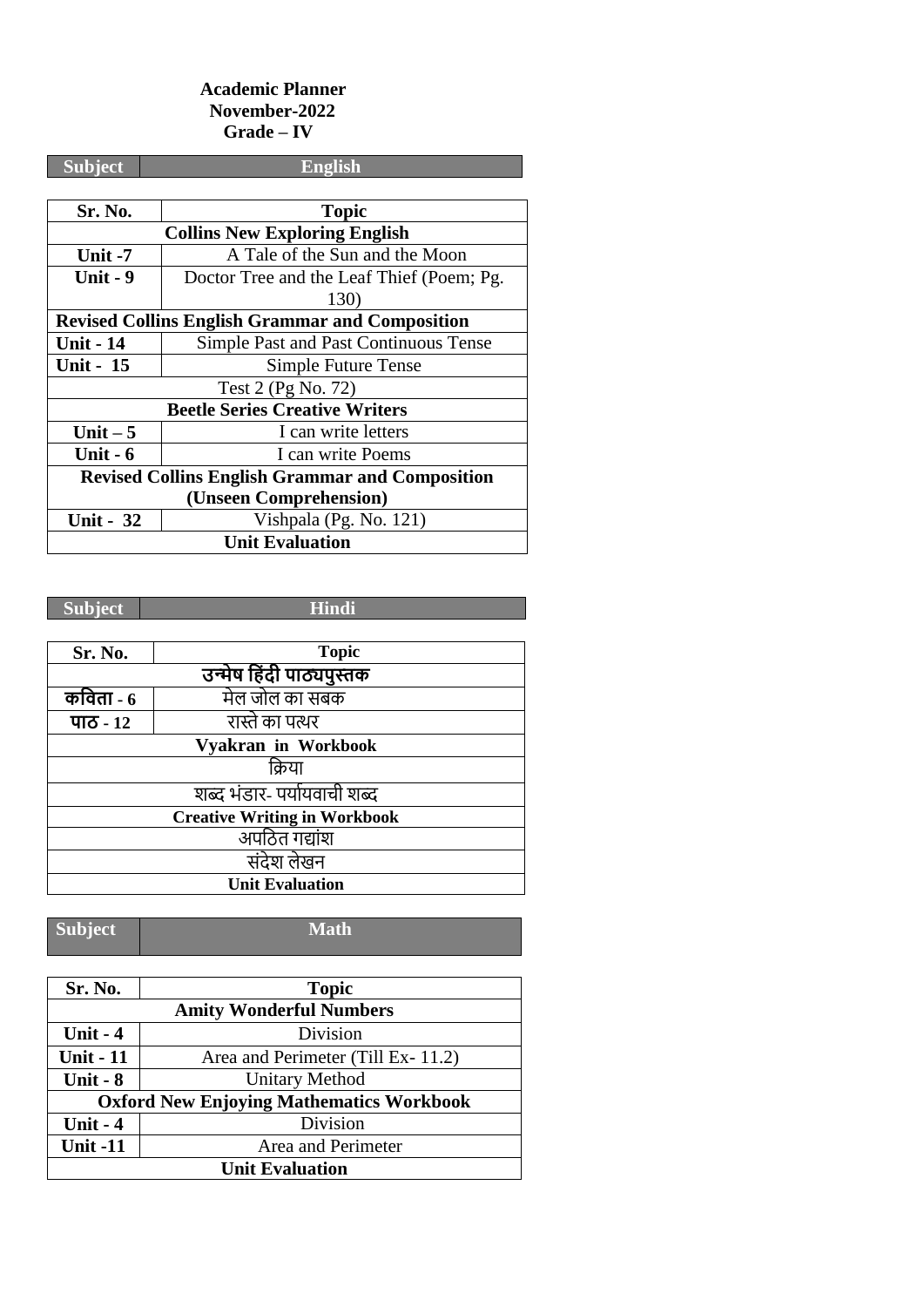| <b>Subject</b>   | <b>Integrated Theme</b>      |
|------------------|------------------------------|
|                  |                              |
| Sr. No.          | <b>Topic</b>                 |
|                  | <b>Collins Bumblebee</b>     |
| Unit $-3$        | <b>Amazing Animals</b>       |
| <b>Unit - 19</b> | <b>Animals for Transport</b> |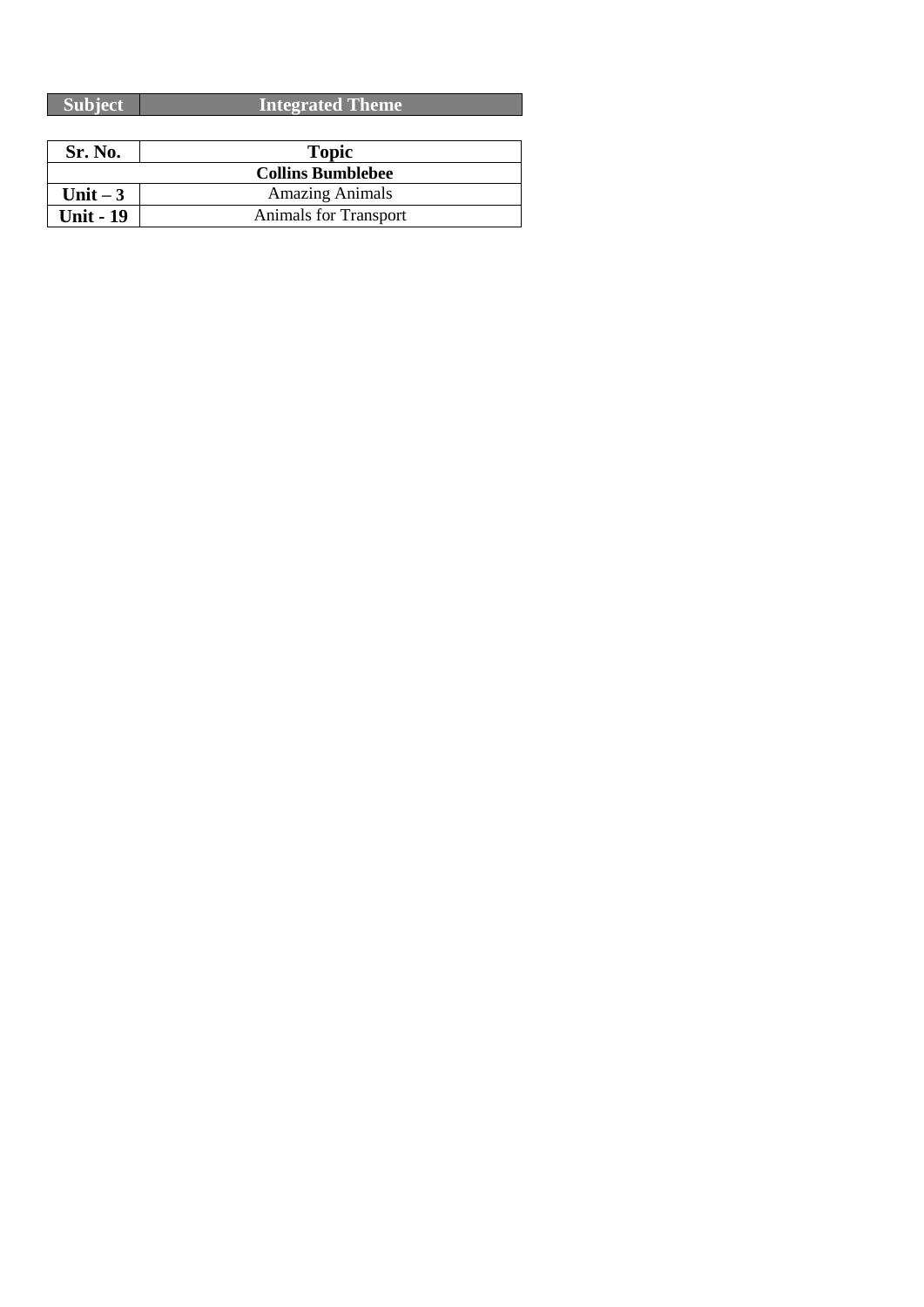#### **Academic Planner December-2022 Grade – IV**

| <b>Subject</b>                                         | English                                  |  |
|--------------------------------------------------------|------------------------------------------|--|
|                                                        |                                          |  |
| Sr. No.                                                | <b>Topic</b>                             |  |
|                                                        | <b>Collins New Exploring English</b>     |  |
| Unit $-9$                                              | Yukki and the Tsunami                    |  |
| <b>Revised Collins English Grammar and Composition</b> |                                          |  |
| <b>Unit - 16</b>                                       | Can, May, Should, Must                   |  |
| <b>Unit - 18</b>                                       | Adverbs                                  |  |
| Unit - 19                                              | Conjunctions                             |  |
| <b>Beetle Series Creative Writers</b>                  |                                          |  |
| Unit $-8$                                              | My First Blog                            |  |
| <b>Revised Collins English Grammar and Composition</b> |                                          |  |
| (Unseen Comprehension)                                 |                                          |  |
| <b>Unit - 33</b>                                       | The Thieves and the Pot of Gold (Pg. No. |  |
|                                                        | 123)                                     |  |
| <b>Unit Evaluation</b>                                 |                                          |  |

| <b>Subject</b>                                 | <b>Hindi</b>             |  |
|------------------------------------------------|--------------------------|--|
| Sr. No.                                        | <b>Topic</b>             |  |
|                                                | उन्मेष हिंदी पाठ्यपुस्तक |  |
| Pg. No-100 जासूस जमील और दूधचोर (अतिरिक्त पठन) |                          |  |
| Vyakran in Workbook                            |                          |  |
| अशुद्धि-शोधन, मुहावरे                          |                          |  |
| <b>Creative Writing in Workbook</b>            |                          |  |
| संवाद लेखन                                     |                          |  |
| संदेश लेखन                                     |                          |  |
| <b>Unit Evaluation</b>                         |                          |  |

**Subject Math** 

| Sr. No.                                         | <b>Topic</b>           |  |
|-------------------------------------------------|------------------------|--|
| <b>Amity Wonderful Numbers</b>                  |                        |  |
| Unit $-8$                                       | Unitary Method (cont.) |  |
| Unit $-12$                                      | Metric System          |  |
| <b>Oxford New Enjoying Mathematics Workbook</b> |                        |  |
| Unit $-10$                                      | Measurement            |  |
| <b>Unit Evaluation</b>                          |                        |  |

| Sr. No.          | <b>Topic</b>             |
|------------------|--------------------------|
|                  | <b>Collins Bumblebee</b> |
| <b>Unit - 12</b> | Sources of Water         |
| <b>Unit - 13</b> | Drinking Water           |
|                  | <b>Unit Evaluation</b>   |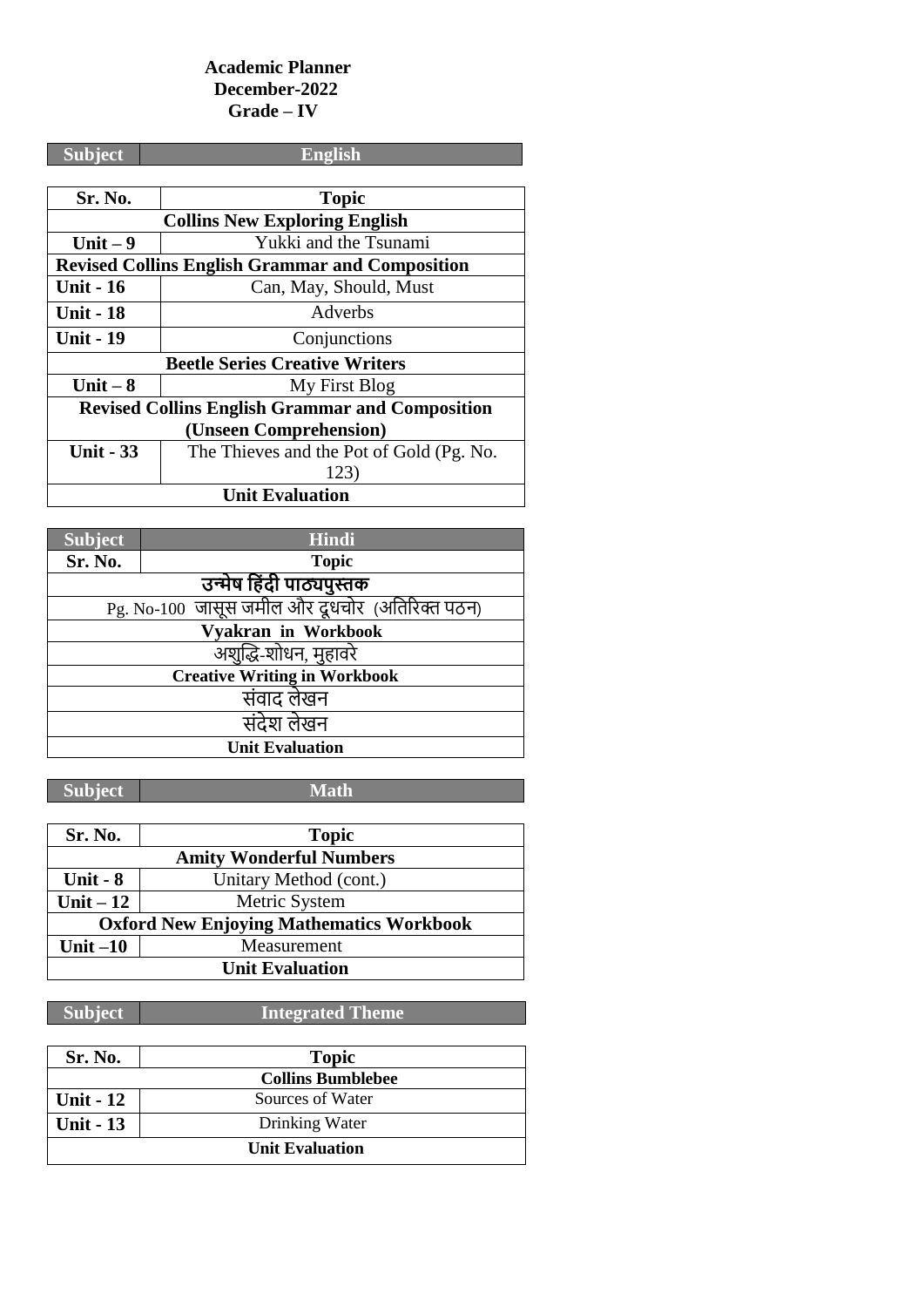### **Academic Planner January-2023 Grade – IV**

| <b>Subject</b>                                         | <b>English</b>                        |  |
|--------------------------------------------------------|---------------------------------------|--|
|                                                        |                                       |  |
| Sr. No.                                                | <b>Topic</b>                          |  |
|                                                        | <b>Collins New Exploring English</b>  |  |
| <b>Unit - 4</b>                                        | Kaleidoscope                          |  |
| <b>Revised Collins English Grammar and Composition</b> |                                       |  |
| Unit $-20$                                             | Prepositions                          |  |
| <b>Unit - 21</b>                                       | Kinds of Sentences                    |  |
|                                                        | <b>Beetle Series Creative Writers</b> |  |
| Unit $-8$                                              | My First Blog (contd)                 |  |
| Unit $-9$                                              | My First Drama                        |  |
| <b>Revised Collins English Grammar and Composition</b> |                                       |  |
| (Unseen Comprehension)                                 |                                       |  |
| <b>Unit - 34</b>                                       | The Stork and the Crab (Pg. No. 125)  |  |
| <b>Unit Evaluation</b>                                 |                                       |  |
| <b>UNIT TEST -2</b>                                    |                                       |  |

| <b>Subject</b>                      | Hindi                    |  |
|-------------------------------------|--------------------------|--|
| Sr. No.                             | <b>Topic</b>             |  |
|                                     | उन्मेष हिंदी पाठ्यपुस्तक |  |
| कविता <b>-</b> 11                   | धरती कितनी बड़ी किताब    |  |
|                                     | Vyakran in Workbook      |  |
| विशेषण                              |                          |  |
| विलोम शब्द                          |                          |  |
| <b>Creative Writing in Workbook</b> |                          |  |
| पत्र-लेखन                           |                          |  |
| अनुच्छेद लेखन                       |                          |  |
| <b>Unit Evaluation</b>              |                          |  |
| <b>UNIT TEST-2</b>                  |                          |  |

| Sr. No.                                         | <b>Topic</b>                        |  |  |
|-------------------------------------------------|-------------------------------------|--|--|
| <b>Amity Wonderful Numbers</b>                  |                                     |  |  |
| Unit $-12$                                      | Metric System(contd.)               |  |  |
|                                                 | $(Ex-12.7$ and $Ex-12.8$ – omitted) |  |  |
| Unit $-9$                                       | Time (Except Ex-9.7)                |  |  |
| <b>Oxford New Enjoying Mathematics Workbook</b> |                                     |  |  |
| Unit $-10$                                      | Measurement                         |  |  |
| Unit $-12$                                      | Time                                |  |  |
| <b>Unit Evaluation</b>                          |                                     |  |  |
| <b>UNIT TEST-2</b>                              |                                     |  |  |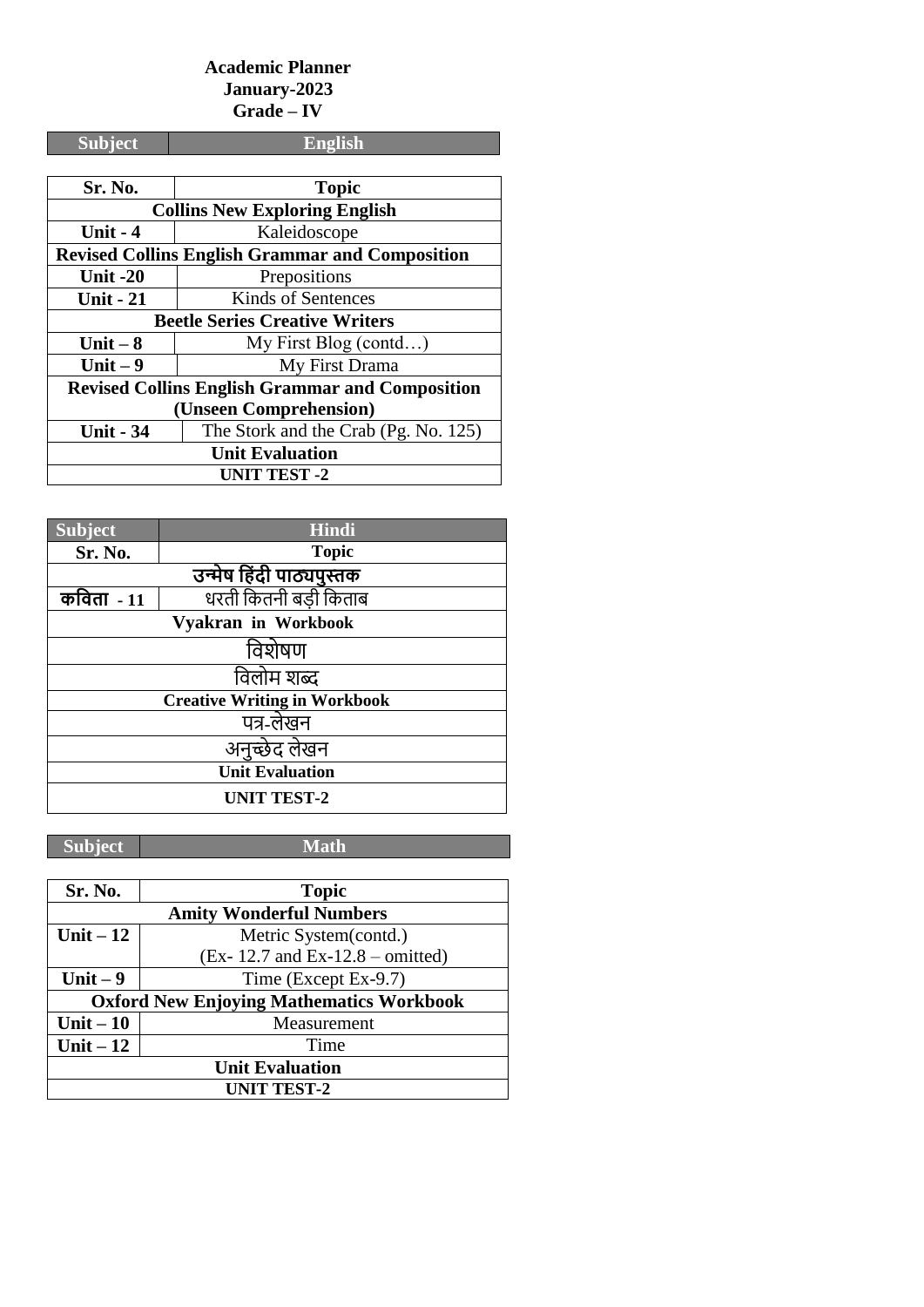| <b>Subject</b> | <b>Integrated Theme</b>  |  |
|----------------|--------------------------|--|
| Sr. No.        | <b>Topic</b>             |  |
|                | <b>Collins Bumblebee</b> |  |
| Unit $-15$     | Disposing Waste          |  |
|                | <b>Unit Evaluation</b>   |  |
|                | <b>UNIT TEST-2</b>       |  |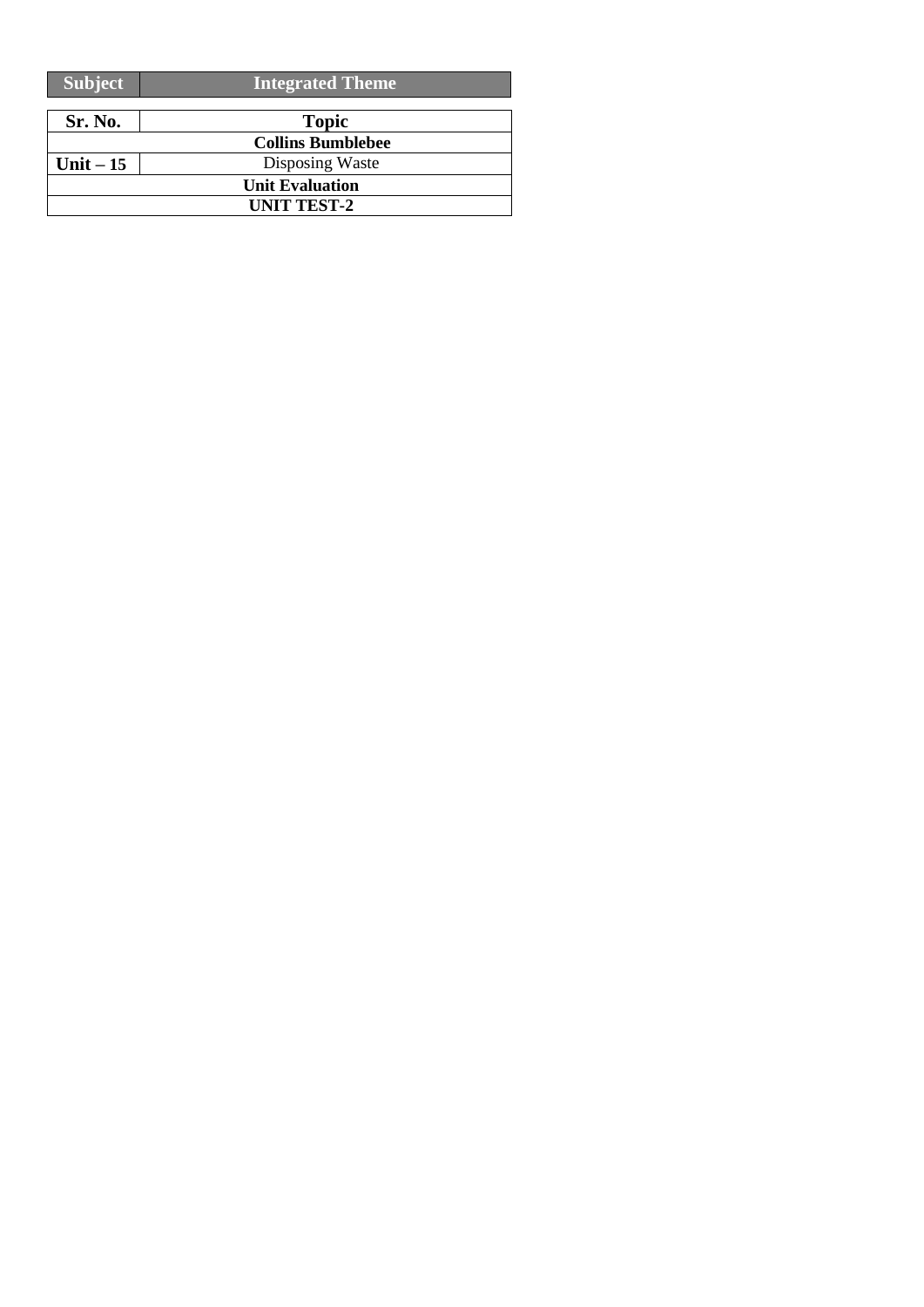## **Academic Planner February-2023 Grade – IV**

| <b>Subject</b>                                         | <b>English</b>                       |  |  |  |
|--------------------------------------------------------|--------------------------------------|--|--|--|
|                                                        |                                      |  |  |  |
| <b>Sr. No.</b>                                         | <b>Topic</b>                         |  |  |  |
| <b>Collins New Exploring English</b>                   |                                      |  |  |  |
| Unit $-5$                                              | Turn off the TV (Poem)(Pg. No. 79)   |  |  |  |
|                                                        | Life Skills 3 (Pg. no. 135)          |  |  |  |
| <b>Revised Collins English Grammar and Composition</b> |                                      |  |  |  |
| <b>Unit - 22</b>                                       | Interjections                        |  |  |  |
| <b>Unit - 24</b>                                       | <b>Synonyms and Antonyms</b>         |  |  |  |
| <b>Unit - 25</b>                                       | Words: A Mixed Bag                   |  |  |  |
| Test 3 (Pg. No. 106)                                   |                                      |  |  |  |
| <b>Beetle Series Creative Writers</b>                  |                                      |  |  |  |
| Unit $-10$                                             | My first stint as a print journalist |  |  |  |
| <b>Revised Collins English Grammar and Composition</b> |                                      |  |  |  |
| (Unseen Comprehension)                                 |                                      |  |  |  |
| <b>Unit - 35</b>                                       | The Return of the Whistling Dog (Pg. |  |  |  |
|                                                        | No. 127)                             |  |  |  |
| <b>Unit Evaluation</b>                                 |                                      |  |  |  |

**Subject Hindi**

| Sr. No.                                | <b>Topic</b> |  |  |  |
|----------------------------------------|--------------|--|--|--|
| उन्मेष हिंदी पाठ्यपुस्तक               |              |  |  |  |
| पाठ - ४                                | नन्हा उल्लू  |  |  |  |
| Pg.No. - 53 तीन विचित्र (अतिरिक्त पठन) |              |  |  |  |
| Vyakran in Workbook                    |              |  |  |  |
| काल, विराम चिह्न                       |              |  |  |  |
| <b>Creative Writing in Workbook</b>    |              |  |  |  |
| संवाद – लेखन                           |              |  |  |  |
| चित्र वर्णन                            |              |  |  |  |
| <b>Unit Evaluation</b>                 |              |  |  |  |

**Subject Math**

| <b>Sr. No.</b>                 | <b>Topic</b>                     |  |
|--------------------------------|----------------------------------|--|
| <b>Amity Wonderful Numbers</b> |                                  |  |
| Unit $-5$                      | Factors and Multiples (Revision) |  |
| Unit $-6$                      | Fractions (Revision)             |  |

| Sr. No.    | <b>Topic</b>             |
|------------|--------------------------|
|            | <b>Collins Bumblebee</b> |
| Unit $-17$ | Our Surroundings         |
|            | <b>Unit Evaluation</b>   |